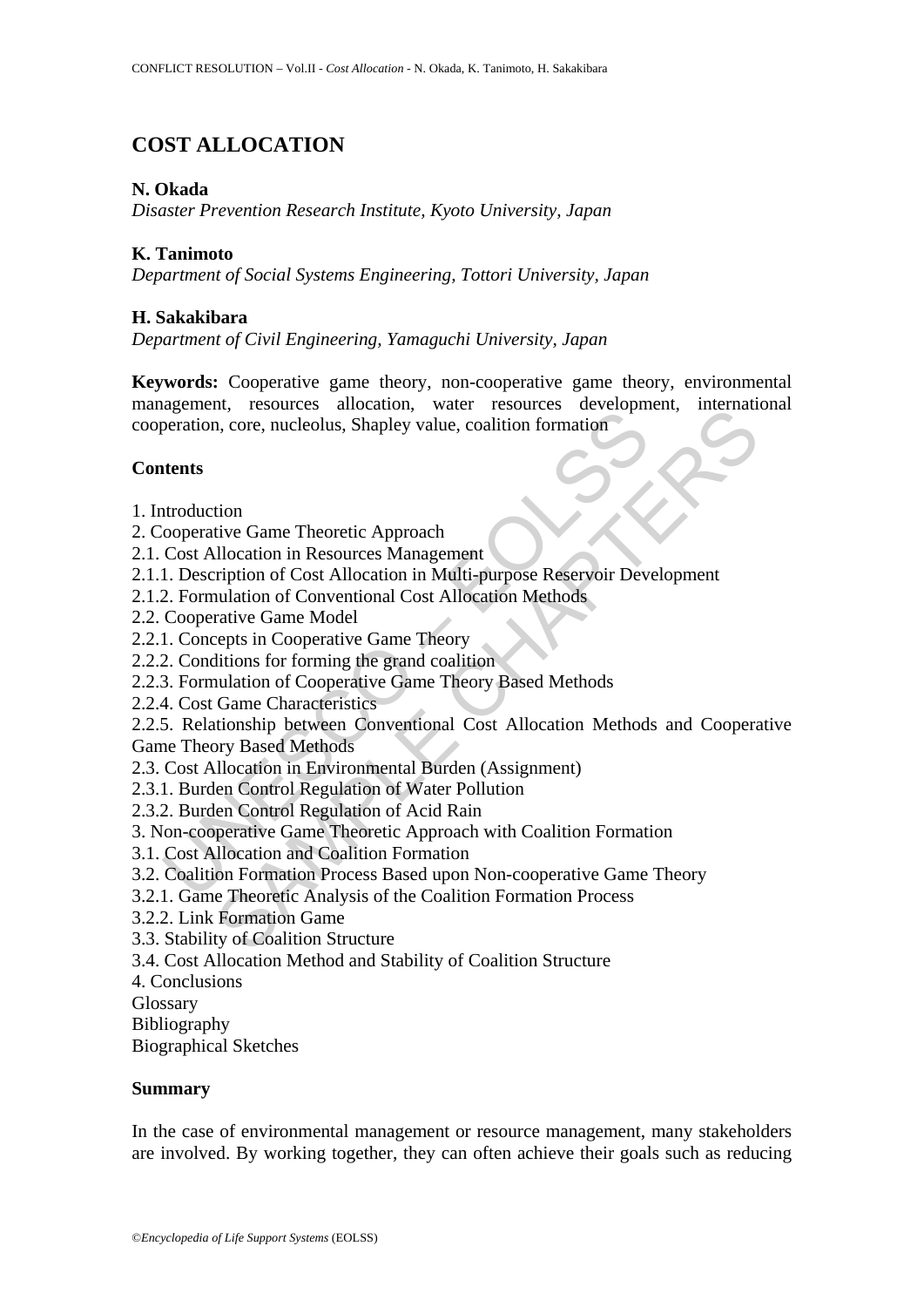environmental damage and efficiently using the available resources. For example, they can construct a facility at a lower cost by means of establishing a joint project. Although the economic merit of joint work exists among the participants, a conflict among stakeholders may arise. The potential conflict may arise as a result of total cost allocation given that all the participants are assumed to work together. To resolve this conflict, fair cost allocation is necessary. This conflict is called the cost allocation problem and can be modeled as a cooperative game where stakeholders (players) necessarily form a grand coalition. This article shows how to allocate the joint costs by means of cooperative game theory in the context of water resources development and environmental burden allocation such as acid rain and water pollution. We also refer to the conventional cost allocation method used in actual water resources development projects and show the relationship between game theory based methods and conventional techniques. In non-cooperative game theory, players may not form a grand coalition in a non-cooperative game because players' choices are independent and are not constrained. For this case, an inappropriate allocation method may prevent players from participating in a coalition. Whatever the case, coalition formation under cost allocation should be considered in practical situations. We show some stability concepts regarding the formation of a coalition and illustrate these concepts by use of numerical examples in the context of environmental management.

#### **1. Introduction**

ition in a non-cooperative game because players' choices are in<br>constrained. For this case, an inappropriate allocation method m<br>n participating in a coalition. Whatever the case, coalition for<br>action should be considered and a non-cooperative game because players' choices are independent and<br>ined. For this case, an inappropriate allocation method may prevent pla<br>injend in a coolition. Whatever the case, colition formation under<br>should be c Let us imagine that there is a joint enterprise (or project) in which multiple stakeholders participate. Assuming you are a potential stakeholder (participant), what would make you motivated to be included in this joint enterprise? Once included, are you sure that your interest would not be in conflict with those of others? By examining these questions, each of you can make a decision as to your involvement in the joint enterprise which might require all the participants to resolve conflicts. In the real world, there are abundant cases of such multiple participants (decision-makers) conflict problems. Amongst them, there is a well-known conventional problem called "cost allocation".

A central concern here is how to allocate joint costs if we all contemplate joining the entire (grand) enterprise. Of course, each of you can act alone but there is a good reason for each of you to be motivated to join the grand coalition. Most typically, you can assume that it would cost all of you less in total to undertake the grand enterprise, as compared to the case in which each of you act independently, or some of you mutually form a subset of the grand group (coalition). This kind of problem which is called "cost allocation" or "cost sharing" provides an excellent example of the application of game theory explained in this article.

In the field of public infrastructure development, cost allocation has been a significant managerial issue and, therefore, the problem has a long tradition of practically finding fair-division solutions, say by rules of thumb. The disciplines of water resources planning and management have accumulated profound knowledge and valuable experience to deal with cost allocation. For example, multi-purpose reservoir development has heuristically established conventional methods for cost allocation and some of them have been time-tested and proven to be applicable to real-world cases,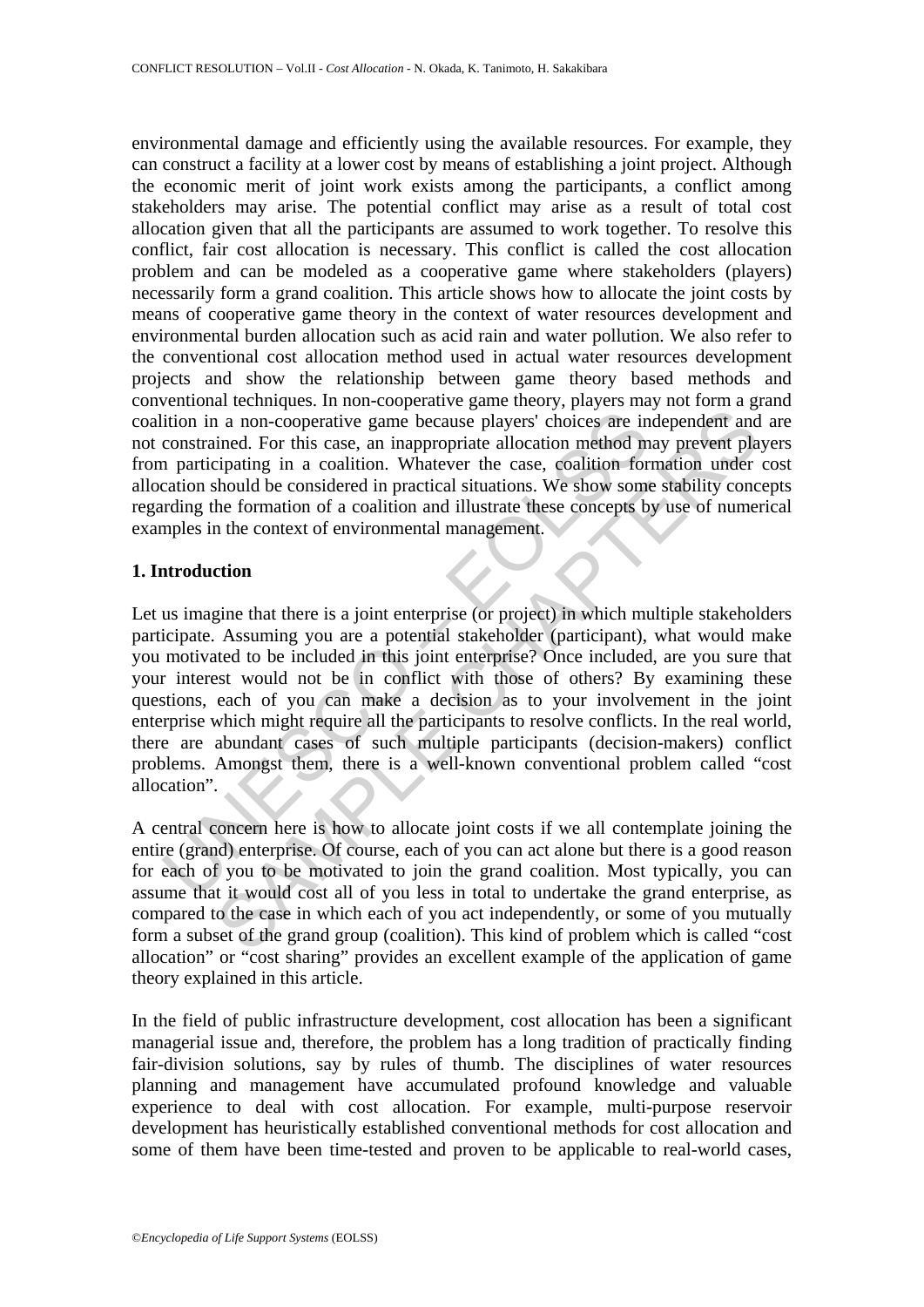though applied in a somewhat ad hoc and intuitive manner. As we will see, the twentyfirst century is demanding that we readjust our current social schemes to accommodate new trends. The conventional methods of cost allocation will certainly not be an exception and this is why we need to provide a more theoretically sound basis for examining and improving them. Game theory will be introduced for this purpose. To begin with, we will discuss cost allocation by using a multi-purpose reservoir development project.

### **2. Cooperative Game Theoretic Approach**

### **2.1. Cost Allocation in Resources Management**

### **2.1.1. Description of Cost Allocation in Multi-purpose Reservoir Development**

One of the main concerns in resource management is how available resources such as energy and capital should be distributed among uses. A typical case can be found in multi-purpose reservoir development within the field of water resources. Multi-purpose reservoir development is a large- scale project that will produce many benefits such as flood control, municipal water supply, industrial water supply, agricultural water supply, power generation and recreation.



Figure 1. Water volume distribution plan (unit: 1,000 m3)

Water available in a basin is a resource that will be distributed accordingly to the "user" of the reservoir, who is obliged to meet the demand of a given use in what is called resources allocation. The amount of water to be distributed for each use is depicted as a "water volume distribution plan" shown in Figure 1 which depicts the water volume distribution between flood control and municipal water supply use.

The reason why this development can be realized as a joint project is due to the increasing returns in scale in terms of project cost. In particular, the more users participate in the project, the less the average cost becomes. This property comes from the geological condition at the construction site for the reservoir. Since a reservoir is usually constructed in a steep-walled V-shaped valley, additional capacity of the reservoir increases with the height of the dam, which represents the project cost.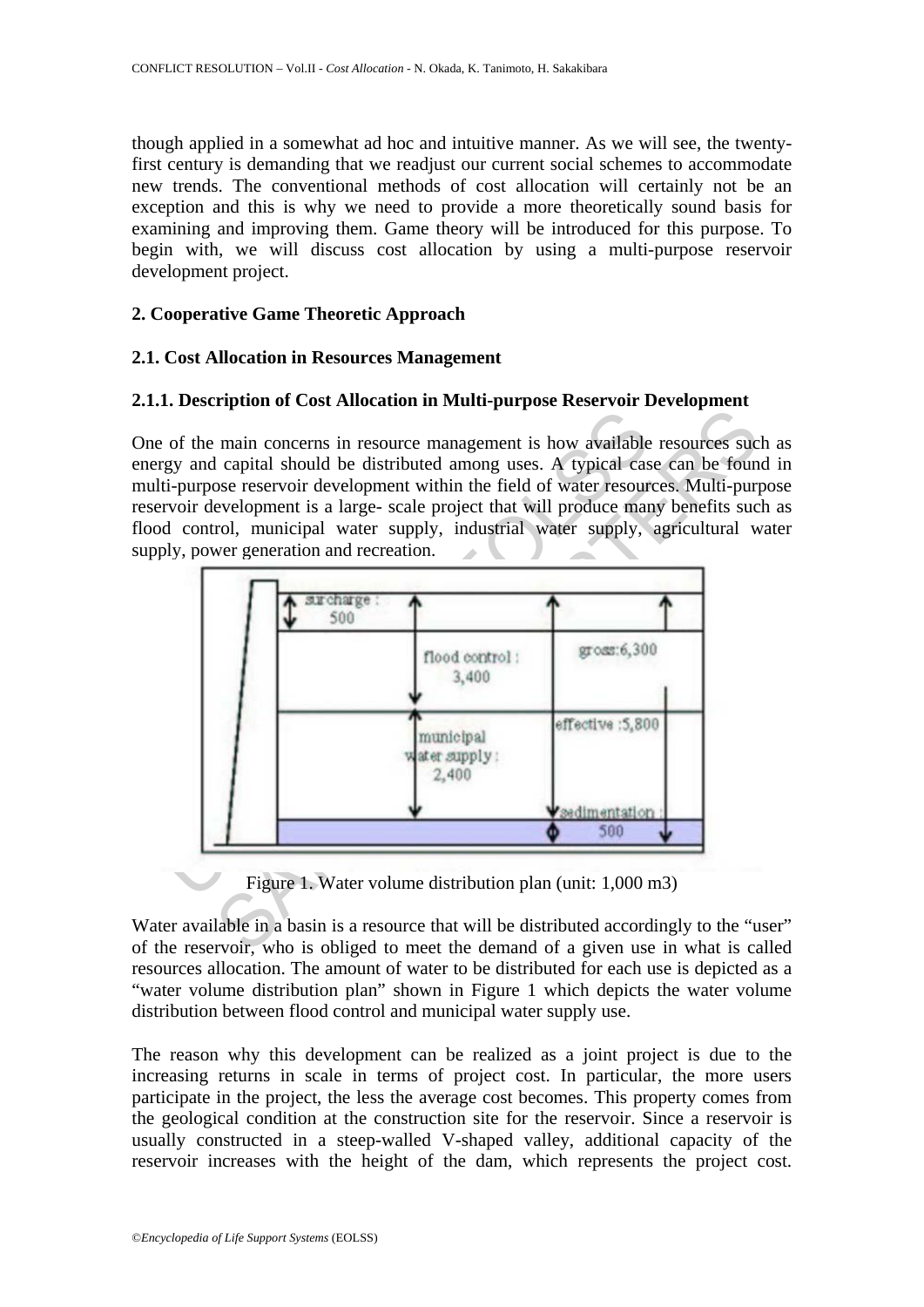Therefore, a reservoir can be developed at a lower cost by having users working together rather than independently. Hence, each user has an incentive to participate in the joint project and multi-purpose reservoir development is assumed to be a joint project consisting of all users that may participate.

Once resources allocation is determined, costs for the projects by partial users can be calculated as well as joint project costs by all users. The former is the alternative cost when a subset of users develops the reservoir by themselves. Joint project cost is allocated to each user based on the alternative costs. In cost allocation, each user wants to minimize his or her allocated cost. Namely, a potential conflict arises when joint project costs must be allocated amongst users. The cost allocation should satisfy the condition for fairness among all users as well as economic efficiency. In the United States, SCRB (Separable Cost Remaining Benefits method) has been in practice as a conventional cost allocation method which was originally proposed by the Tennessee Valley Authority. This method is also used in Japan, although its formulation was adjusted as necessary and it was renamed as the Separable Cost Alternative Benefits method.

### **2.1.2. Formulation of Conventional Cost Allocation Methods**

As conventional cost allocation methods for studying multi-purpose reservoir systems, SCRB and ENSC (Egalitarian Non-Separable Cost method) are well-known.

ventional cost allocation method which was originally proposed<br>tey Authority. This method is also used in Japan, although it<br>steed as necessary and it was renamed as the Separable Cost A<br>hod.<br>2. Formulation of Conventional and cost allocation method which was originally proposed by the Tenne<br>thority. This method is also used in Japan, although its formulation<br>necessary and it was renamed as the Separable Cost Alternative Ben<br>**nulation of Co** SCRB (Separable Cost Remaining Benefits method): In this technique, separable cost is first allocated to each user i. Separable cost for user i (SCi) represents the incremental cost when she participates in the project as the last participant. Non-separable cost (NSC) is a reminder of the joint project cost after allocating the separable cost to all users. Then NSC is allocated in proportion to user i's remaining benefits (μi) as:

$$
\mu i = Ci - SCi \tag{1}
$$

where, Ci is the cost if user i developed the reservoir only by herself without participating in the joint project. Thus, the total charge for user i is shown below, where N is a set of users.

$$
x_i = SC_i + \frac{\mu_i}{\sum_{j \in N} \mu_j} NSC
$$
 (2)

ENSC (Egalitarian Non-Separable Cost method): As in the case for SCRB, separable cost is first allocated to each user. However, NSC is allocated equally to all users. Thus, the total charge to user i is:

$$
x_i = SC_i + \frac{1}{n} NSC
$$
 (3)

where n is the number of users.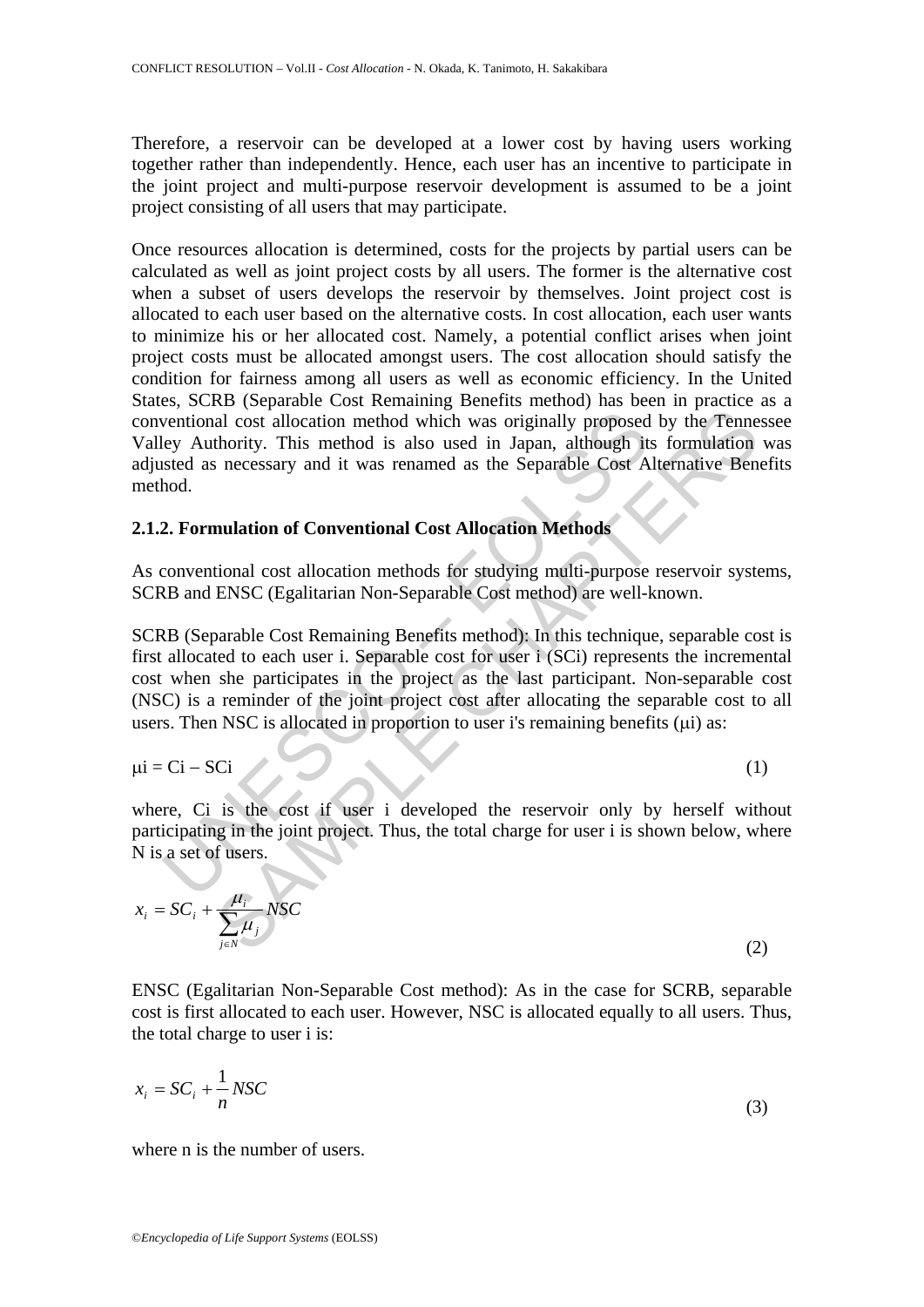It is a fact that ENSC was not chosen as a cost allocation method by the TVA (TennesseeValley Authority) in the USA, in spite of being recognized as a promising method. The reason for this may be that the equal allocation of NSC does not accurately represent the differences of economical merit by users for participating in the joint project. For the case where the difference is negligible, however, the ENSC is considered to be an effective cost allocation method.

The conventional cost allocation methods are recognized as practical and time-tested allocation techniques. On the other hand, however, there are criticisms that the allocation by a conventional cost allocation method is ad hoc and lacks a proper theoretical background.

# **2.2. Cooperative Game Model**

# **2.2.1. Concepts in Cooperative Game Theory**



 $\cdot$  player, i ( $i \in N$ ): user participating in the project.

- $\cdot$  set of players, N ( = {1,2,..,n}) : set of users participating in the project.
- $\cdot$  coalition, S (S  $\subseteq$  N) : subset of users in a joint project.

· grand coalition, N : coalition consisting of all users participating in a joint project.

· singleton coalition, {i}: coalition consisting of one user only taking part in a distinct project by herself.

 $\cdot$  cost function,  $C(\cdot)$ :  $C(S)$  is an alternative cost for the coalition S and  $C(N)$  is the total costs for the joint project consisting of all users, and

· allocated cost, xi: cost allocated to user i.

By using these notations, the concepts needed to explain conventional cost allocation methods can be formulated as:

separable cost for player i:  $C(N) - C(N \setminus \{i\})$ 

$$
C(N) - \sum_{j \in N} SC_j
$$

non-separable cost:

# **2.2.2. Conditions for forming the grand coalition**

The most important assumption on which cooperative game theory often relies is the formation of the grand coalition. This assumption is satisfied if the following concepts hold.

Sub-additivity: The condition where it is less costly to form a coalition can be explained using a cost function. This condition is called sub-additivity. This condition shows that the larger a coalition is, the more efficient it is. The game is called a sub-additive game when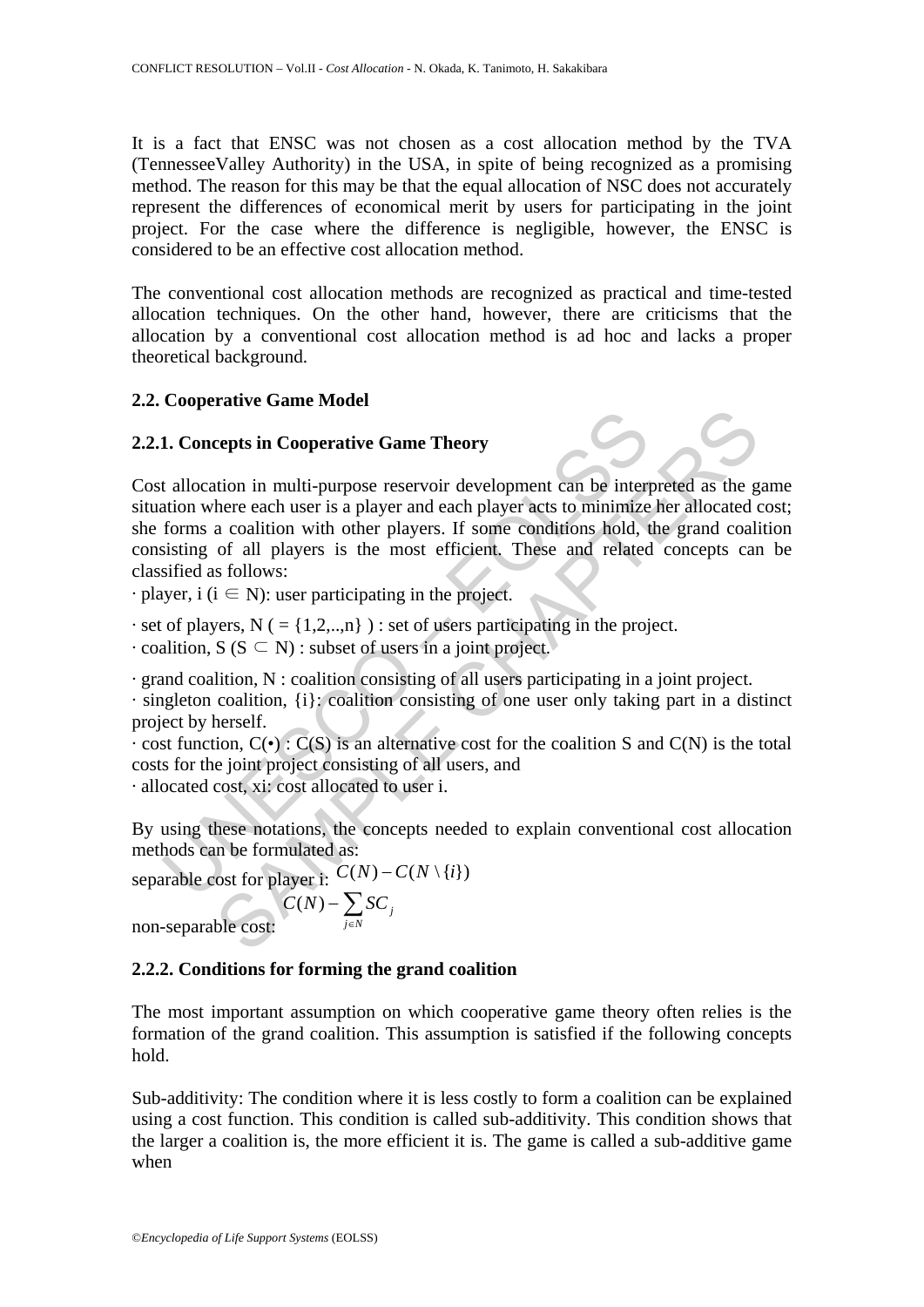$$
C(S) + C(T) \ge C(S \cup T), (S \cap T = \emptyset; S, T \subset N)
$$
\n<sup>(4)</sup>

where,  $\emptyset$  is the empty set and S and T are any two disjoint coalitions. If the game is sub-additive, the grand coalition is the most efficient. Sub-additivity is the necessary condition required for forming the grand coalition.

Core: The conditions which motivate all players or coalitions to join the grand coalition in terms of allocated costs are represented by individual rationality, group rationality and grand rationality. The set of allocations which satisfies these conditions is called the core. Under the assumption that the game is sub-additive, the three conditions are,

$$
x_i \le C(i) \quad (\forall i \in N)
$$
\n
$$
\sum_{i \in S} x_i \le C(S) \quad (\forall S \subset N)
$$
\n
$$
\sum_{i \in N} x_i = C(N)
$$
\n(5)

 $x_i = C(S)$  ( $\forall S \subset N$ )<br>
s noted that  $C(\{i\})$  is represented as  $C(i)$  for simplicity. Indonality means that any allocation vector  $X = (x1,x2,...,xn)$  in core comparison with the case in which the coalition or player does not d co Solution ( $\forall S \subset N$ )<br>
Solution ( $\exists S \in N$ ) is represented as C(i) for simplicity. Individual and given and the case in which the coalition or player does not participate in the case of a mixing and this more attains cost so It is noted that  $C({i})$  is represented as  $C(i)$  for simplicity. Individual and group rationality means that any allocation vector  $\mathbf{X} = (\mathbf{x} 1, \mathbf{x} 2, \dots, \mathbf{x} n)$  in core attains cost saving in comparison with the case in which the coalition or player does not participate in the grand coalition N. Grand rationality reflects economic efficiency and hence the sum of costs separately allocated to each player equals the total cost for the grand coalition. This concept is taken into account in cost allocation when the most efficient coalition, the grand coalition, is formed.

A sub-additivity game implies that each player has an incentive to form the grand coalition and the game with a non-empty core means the existence of fair cost allocation if the players form the grand coalition. However, we still have a problem in determining the unique fair cost allocation. In cooperative game theory, a range of fair cost allocation concepts have been proposed.

Here we have to make sure that all games are not sub-additive. If sub-additivity does not hold, then which coalition should be formed is also of concern for the players. In this case, we have to explore which coalition would be stable under the allocated cost for all coalitions. This extended cost allocation problem can be approached not by a cooperative game theory but by non-cooperative game theory and is discussed in Section 3.5.

#### **2.2.3. Formulation of Cooperative Game Theory Based Methods**

Unique solutions derived from core are defined below:

Nucleolus: One of the unique solutions found by reducing or expanding the core is the nucleolus. The nucleolus minimizes the maximum excess of any coalition S lexicographically. The excess of coalition S for allocation vector X is:

$$
e(X:S) = \sum_{i \in S} x_i - C(S) \tag{8}
$$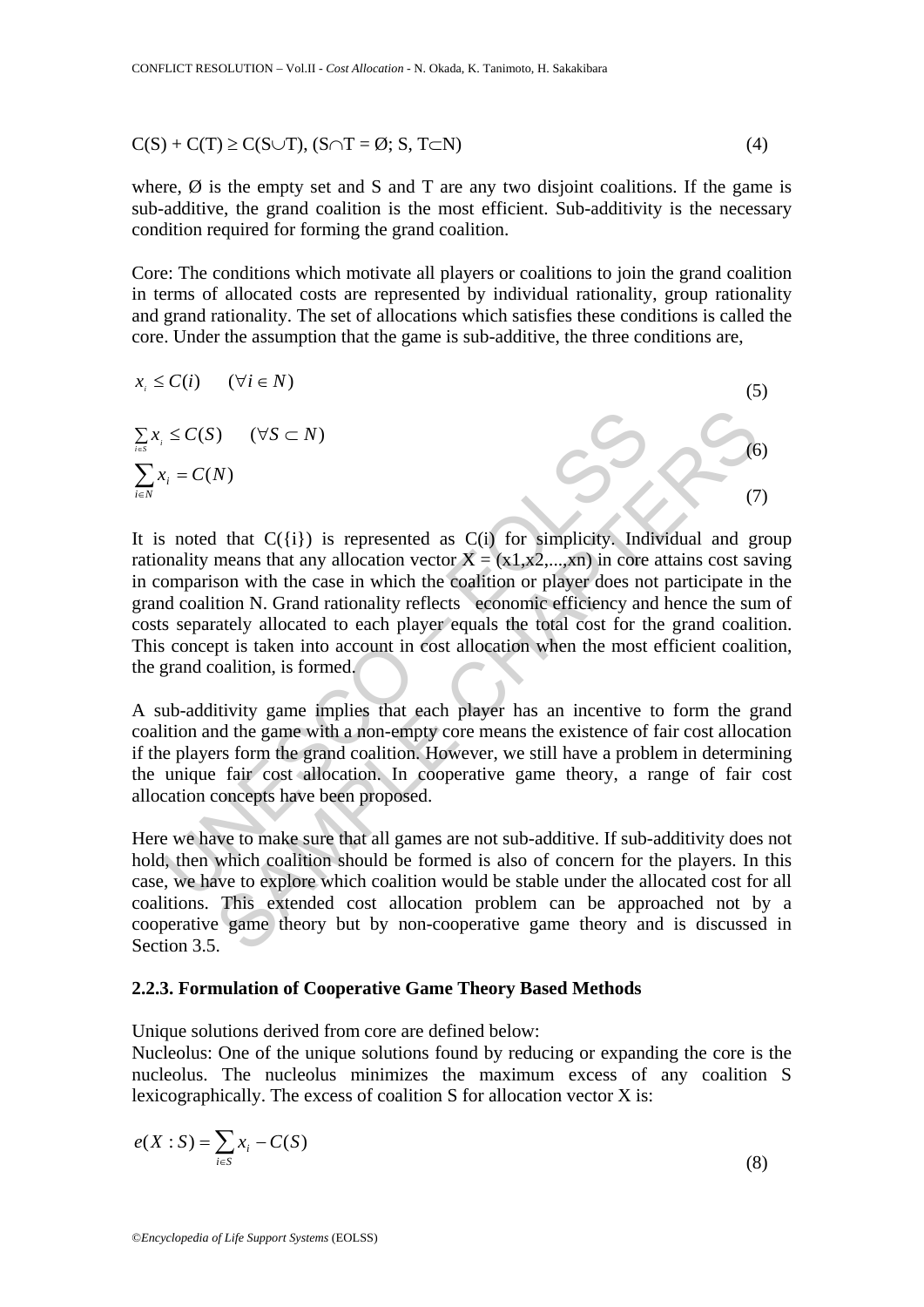The nucleolus is given as X by the formulation:

$$
\max_{S \subset N} e(X : S) \to \min_{S \subset N} \sum_{i \in N} x_i = C(N)
$$
\nsuch that

\n
$$
i \in N \tag{9}
$$

The nucleolus is calculated as a solution with fairness by minimizing the maximum excess lexicographical. It can be found by solving at most  $n - 1$  linear programs. Weak-nucleolus: An alternative approach based on the core can be formulated. In place of e  $(X : S)$  the weak-nucleolus defines the average excess  $\hat{e}(X : S)$  as :

$$
\hat{e}(X : S) = e(X : S) / |S|
$$
 (10)

For  $|S|$  is the number of players in coalition S.<br>
Sensity to disrupt: In place of e (X : S), propensity to disrupt de<br>  $X : S$ ) =  $\frac{-e(X : N \setminus S)}{-e(X : S)}$ <br>
The d (X : S) is a ratio of coalition S's excess and N \ S's excess<br> where  $|S|$  is the number of players in coalition S. Propensity to disrupt: In place of e  $(X : S)$ , propensity to disrupt defines the d  $(X : S)$ as:

$$
d(X:S) = \frac{-e(X:N \setminus S)}{-e(X:S)}
$$
(11)

where d (X : S) is a ratio of coalition S's excess and  $N \setminus S$ 's excess. As a necessary condition for the propensity to disrupt to exist, group rationality must hold:

$$
\sum_{i \in S} x_i \le C(S) \tag{12}
$$

Note that these nucleoli and their derivations always satisfy the core if it exists. There are other non-core-based approaches.

Shapley value: The Shapley value gives the allocation by averaging the marginal cost for all sequences of coalition formations leading to the grand coalition such that:

where 
$$
|S|
$$
 is the number of players in coalition S.  
\nPropensity to disrupt: In place of e (X : S), propensity to disrupt defines the d (X : S as:  
\nas:  
\n
$$
d(X : S) = \frac{-e(X : N \setminus S)}{-e(X : S)}
$$
\n(11)  
\nwhere d (X : S) is a ratio of coalition S's excess and  $N \setminus S$ 's excess. As a necessary  
\ncondition for the propensity to disrupt to exist, group rationality must hold:  
\n
$$
\sum_{i \in S} x_i \leq C(S)
$$
\n(12)  
\nNote that these nucleol and their derivations always satisfy the core if it exists. There  
\nare other non-core-based approaches.  
\nShapley value: The Shapley value gives the allocation by averaging the marginal co  
\nfor all sequences of coalition formulations leading to the grand coalition such that:  
\n
$$
x_i = \sum_{S \subseteq N, i \in S} \frac{(n - s)!(s - 1)!}{n!} [C(S) - C(S \setminus \{i\})]
$$
\n(13)  
\nwhere s is the number of players in coalition S (s = |S|). The Shapley value satisfies

where s is the number of players in coalition S  $(s = |S|)$ . The Shapley value satisfies axioms such as symmetry, efficiency and law of aggregation. Because the Shapley value is not based on the core, the solution may fail to be in the core even if the core is not empty.

NSCG (Non-Separable Cost Gap method): Other game theoretic approaches which are not based on core are NSCGs. To show the formulation of NSCG, the cost gap function is defined as:

$$
g(S) = C(S) - \sum_{i \in S} SC_i \tag{14}
$$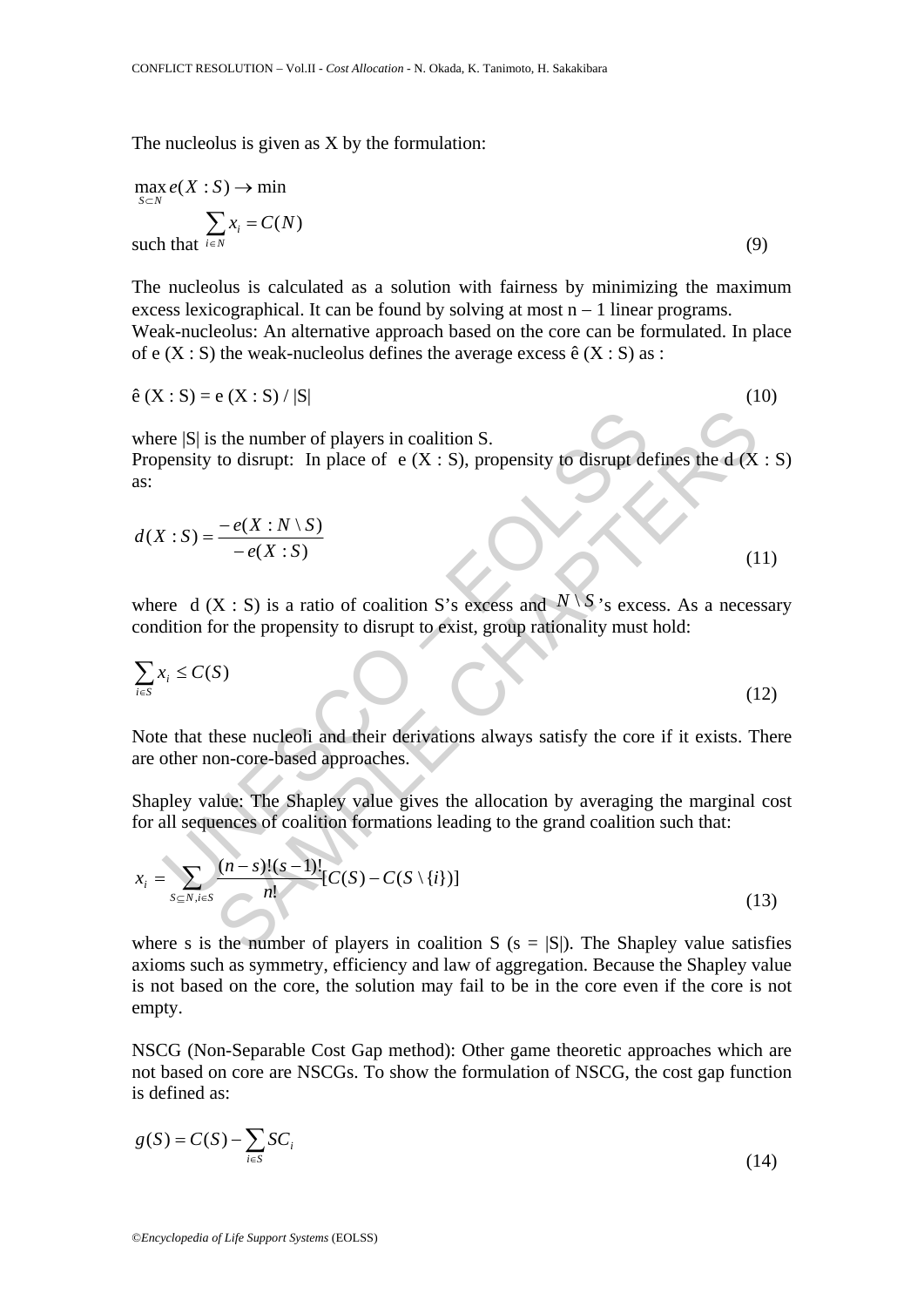If  $S = N$ ,  $g(S)$  then  $g(N)$  is equal to NSC. Thus,  $g(S)$  can be interpreted as non-separable cost for coalition S. In addition, a concession amount for player i is defined as:

$$
\lambda_i = \min_{i \in S} g(S) \tag{15}
$$

The g(S) can be interpreted to be the risk for player i ( $i \in S$ ) because if separable costs have been allocated to all players, player i may have to be allocated the remaining cost, g(S). Thus, the concession amount of player i means the minimum risk for player i.

NSCG argues that SCi should be allocated to player i and NSC is allocated in proportion to a concession amount. Thus, total charge to player i is:

$$
x_i = SC_i + \frac{\lambda_i}{\sum_{j \in N} \lambda_j} NSC
$$
  
\nTO ACCESS ALL THE 27 PAGES OF THIS CHAPTER,  
\nVisit: <http://www.eolss.net/Eolss-sampleAllChapter.aspx>  
\nBibliography  
\nCararo, C., and D., Siniscalco ed. (1996): *New Directions in the Economic Theory of the Environment*  
\nCambridge University Press. [The articles in this book classify coalition formation games into two type  
\nreclusive membership games" and "open membership games." They also describe the stability coalition structures.]  
\nDutta, B. and S. Mutuswami (1997): Stable Networks, *Journal of Economic Theory*, 76, 322-344. [Th  
\nGraphs and efficiency.]  
\nFederal Inter-Asencv River-Rasin Committee (1950): Promosed Practice for Economic Analysis of Riv

# TO ACCESS ALL THE **27 PAGES** OF THIS CHAPTER, Visit: http://www.eolss.net/Eolss-sampleAllChapter.aspx

#### **Bibliography**

Carraro, C., and D., Siniscalco ed. (1996): *New Directions in the Economic Theory of the Environment*, Cambridge University Press. [The articles in this book classify coalition formation games into two types, "exclusive membership games" and "open membership games." They also describe the stability of coalition structures.]

Dutta, B. and S. Mutuswami (1997): Stable Networks, *Journal of Economic Theory*, **76**, 322-344. [The Link Formation Game is defined in this paper. Also discussed is the relationship between the stability of graphs and efficiency.]

Federal Inter-Agency River-Basin Committee (1950): Proposed Practices for Economic Analysis of River Basin Projects, Technical Report, Washington D.C. [This is a representative report which investigates cost allocation methods in the multi-purpose reservoir development.]

Myerson, R. B. (1991): *Game Theory - Analysis of Conflict*, Harvard University Press. [The relationship between cooperation structure and the Shapley (or Myerson) value is discussed.]

Okada, N. and K. Tanimoto (1996): Interpreting and Extending Conventional Cost Allocation Methods for Multipurpose Reservoir Developments by Use of Cooperative Game Theory, Proceedings of the IEEE International Conference on Systems, Man and Cybernetics, 2698-2703. [This paper shows the connections between the cooperative game theory cost allocation methods and the conventional cost allocation techniques.]